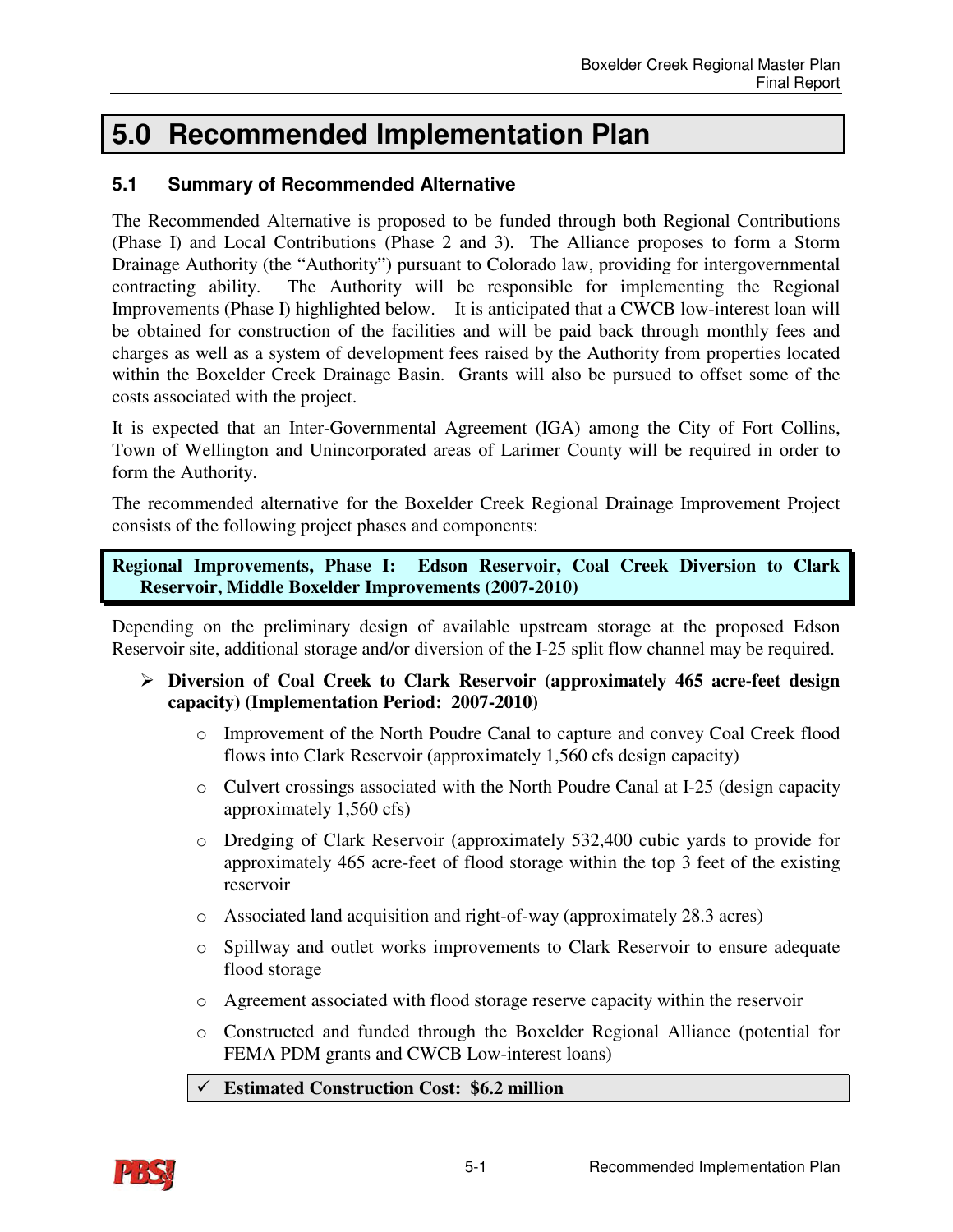- $\checkmark$  **Regional Benefits:** Reduces peak discharges downstream (approximately 90% in Coal Creek; 5-10% in Boxelder Creek) via attenuation in Clark Reservoir
- **Local Benefits:** Reduces floodplain extents by approximately 150-215 acres; minimizes flooding potential and damages for approximately 180 structures (including 2 schools, community center, residential and commercial structures)

# **Construction of Edson Reservoir (approximately 660 to 990 acre-feet design capacity) (Implementation Period: 2008-2010)**

- o Construction of an earthen embankment and ungated outlet to impound approximately 660 to 990 acre-feet of storage on Indian Creak just upstream of County Road 60
- o Associated land acquisition and right-of-way (approximately 90 to 131 acres)
- o Depending on the final available storage volume at the Edson site, a diversion at the Boxelder I-25 split flow may be required (maximum discharge of 700-1,000 cfs)
- o Constructed and funded through the Boxelder Regional Alliance (potential for NRCS grants and CWCB Low-interest loans)
- **Estimated Construction Cost: \$4.1 to \$6.1 million** (\$5.1 million assumed for cost estimating purposes)
- **Regional Benefits:** Significantly reduces peak discharges downstream (approximately 40-60%) via attenuation in Edson Reservoir; minimizes size of required downstream conveyance improvements; reduces floodplain extents and potential for downstream split flows
- **Local Benefits:** Minimizes flooding potential and damages to approximately 165 existing structures within Larimer County and Fort Collins ( in conjunction with other improvements)

# **Middle Boxelder Creek Stream Improvements (approximately 3,600 to 4,100 cfs design capacity) (Implementation Period: 2008-2010)**

- o Improvements to Middle Boxelder Creek from County Road 54 to County Road 52 (3,600 to 4,100 cfs design capacity)
- o Construction of two (2) storm drainage channels to direct flow to Boxelder Creek
- o Constructed and funded through the Boxelder Regional Alliance (potential grants from USFWS, USEPA, Parks and Trails Districts)
- **Estimated Construction Cost: \$1.1 million**
- **Regional Benefits:** Potential trail and recreational opportunities
- **Local Benefits:** Reduces potential for overflow and split flows adjacent to I-25 and impacting Cooper Slough; removes approximately 535 acres of the Boxelder Overflow (in conjunction with upstream detention)
- **Construction of a siphon/wasteway structure along the Larimer and Weld Canal at Boxelder Creek (Implementation Period: 2009-2010)**

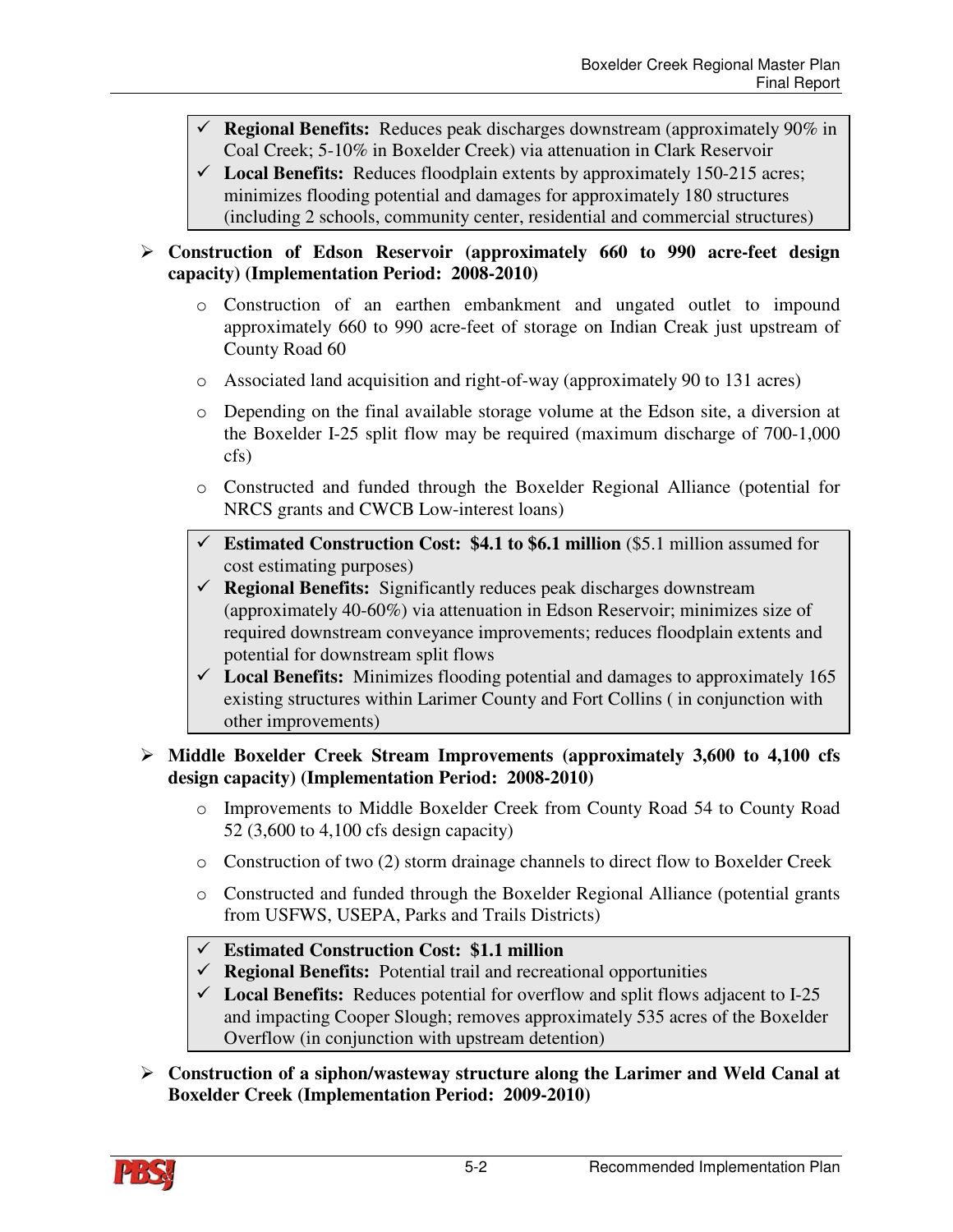- o Siphon (design capacity equal to the decreed capacity of the Larimer and Weld Canal) or wasteway structure (3,600 cfs design capacity)
- o Constructed and funded through the Boxelder Regional Alliance
- **Estimated Construction Cost: \$1.3 million**
- **Regional Benefits: :** Reduces overtopping potential of the Larimer and Weld Canal and diversion of floodwater to Cooper Slough
- **Local Benefits:** Minimal

**Total funding requirement for the Phase I Regional Improvements is approximately \$13.7 million (depending on the final design of Edson Reservoir and available storage; other sites including the CR50 Storage Site may be evaluated during preliminary design).**

 **Construction of the I-25 Split Flow Diversion Channel (ties into the Timnath Diversion channel) for between 700 and 1,000 cfs capacity (Regional Alliance along with Private Developers)**

Depending on the amount of detention storage available at the Edson site, a partial diversion of Boxelder Creek overflows at the I-25 split may be required. Design discharges will be significantly reduced as a result of the Regional Improvements implemented. Private interests will only be responsible for that portion of the diversion channel that directly impacts individual property interests.

- o 50 to 150-wide footprint including a diversion channel and a regional trail incorporated onto a bench of the channel
- o Approximately 6,800 feet long (from Boxelder Creek to County Road 42E)
- o Overflow structure on the right bank of Boxelder Creek upstream of I-25 crossing
- o Compound channel section with 700-1,000 cfs design capacity channel utilized to minimize the footprint for future conditions (assuming Regional storage is constructed)
- o Associated land acquisition and right-of-way (approximately 10 acres)
- o Flume and siphon crossing at Cache la Poudre Reservoir Inlet Ditch (CLPRID)
- o Flume and siphon crossing at Lake Canal
- o Seven 8' high by 10' wide culvert (or similar conveyance bridge) crossing at Prospect Road
- o Constructed by the Boxelder Regional Alliance (if required) based on the final design of Edson Reservoir.
- **Estimated Construction Cost: \$0 to \$1.6 million** (assumed to be \$1 million for cost estimating purposes)
- **Regional Benefits:** Trail system; provides open space; protects County Road 42E, CLPRID and Lake Canal
- **Local Benefits:** Removes approximately 300 acres from floodplain, minimizes flooding potential to approximately 8 existing structures

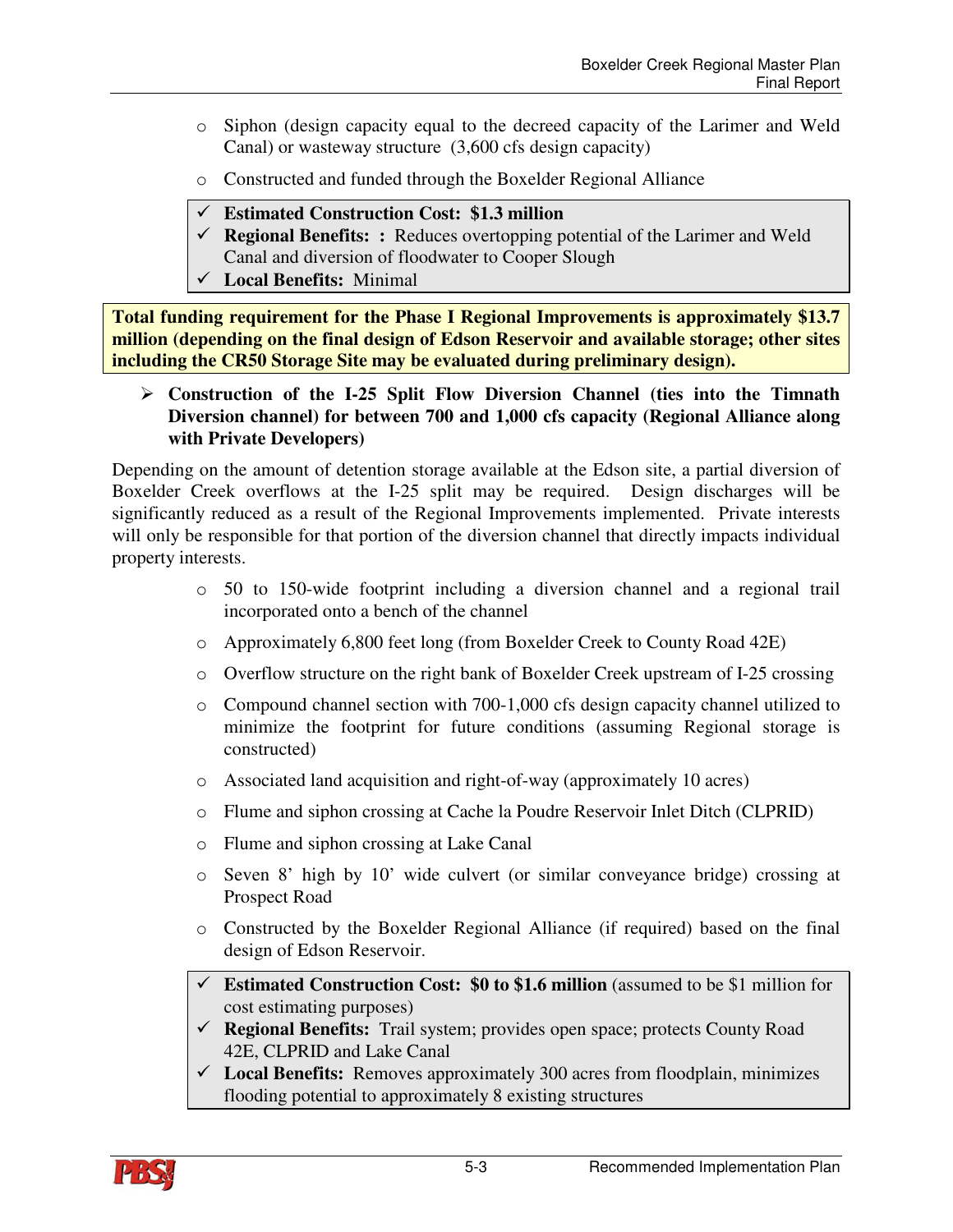# **Other Non-Regional Improvements, Phase II: Prospect Street Improvements and Cache la Poudre Overflow (2007-2009)**

The following improvements are required such that the existing box culvert plugs at the I-25 crossing can be removed. Costs for these improvements may be partially funded by the City of Fort Collins. The Regional Improvements will significantly reduce the design flows within the Cooper Slough Basin that contribute to the flooding potential within Boxelder Creek downstream of Prospect Road. However, flows will increase as a result of increasing the conveyance capacity of the I-25 box culverts (i.e. removing the plugs).

# **Improvements to Prospect Road West of I-25 (approximately 4,500 cfs design capacity)**

- o Improvement of Boxelder Creek from just upstream of I-25 to just downstream of Prospect Road (4,500 cfs design capacity)
- o Culvert/bridge crossing of Prospect Road (4,500 cfs design capacity)
- o Associated land acquisition and right-of-way (approximately 1.5 acres)
- o Constructed and funded partially through funds directly from City of Fort Collins Stormwater Utility and/or Private Development interests
- **Estimated Construction Cost: \$3.9 million**
- **Regional Benefits:** Allows for removal of the Boxelder Creek I-25 culvert plugs (reduces potential for split flow downstream of I-25 crossing of Boxelder Creek)
- **Local Benefits:** Minimizes flooding potential and damages to existing structures and facilities; minimize overtopping potential of Prospect Road; minimizes overtopping potential of the CLPRID and Lake Canal; removes approximately 15 acres from the existing floodplain

# **Cache la Poudre Overflow (approximately 2,500 cfs design capacity)**

- o Construction of a side-flow spillway structure on Boxelder Creek, just downstream of Prospect Road (2,530 cfs design capacity)
- o Construction of an outfall channel and swale to convey flows to an existing oxbow of the Poudre River (2,530 cfs design capacity)
- o Associated land acquisition and right-of-way (approximately 20.1 acres)
- o Constructed and funded partially through funds directly from City of Fort Collins Stormwater Utility and/or Private Development interests

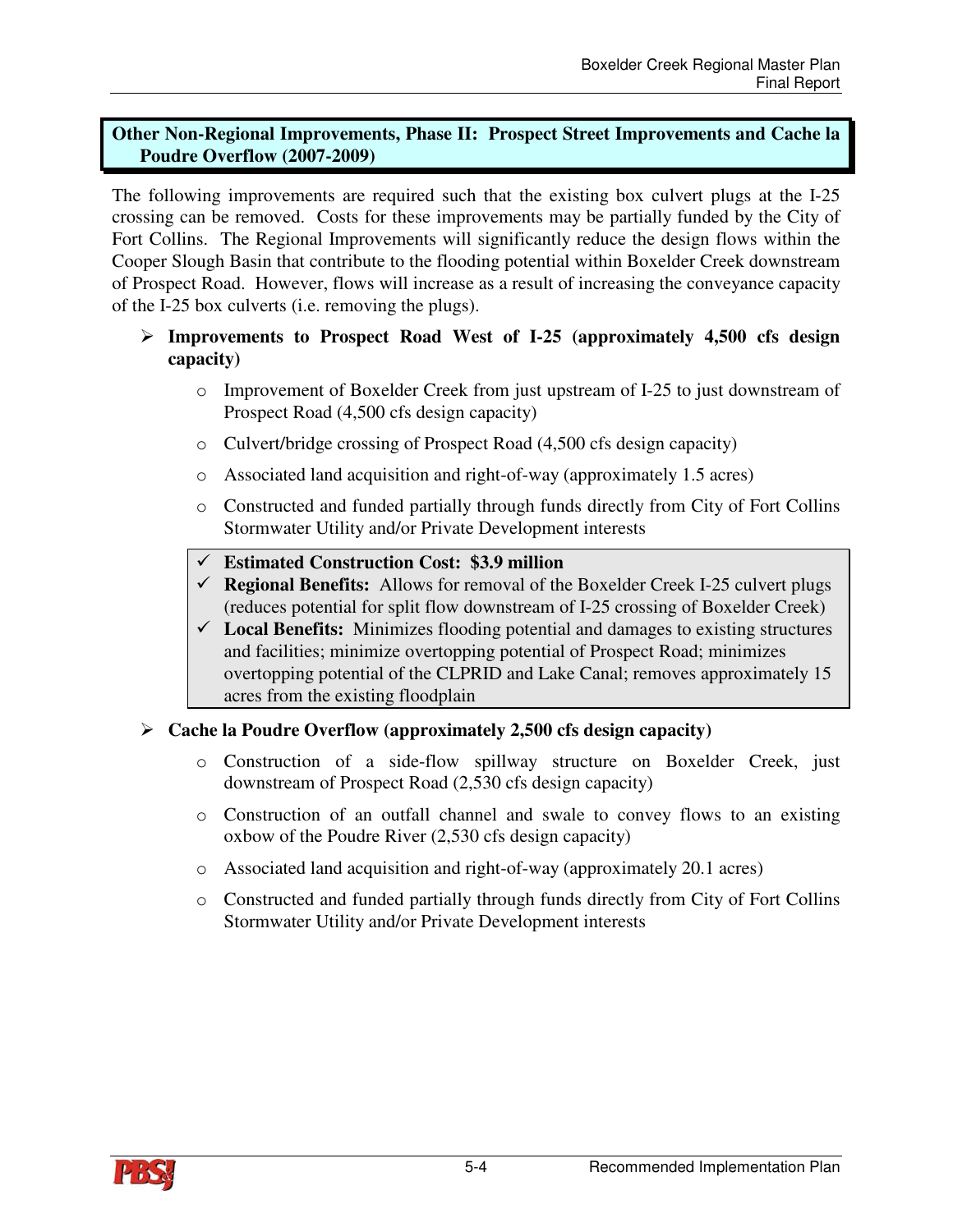- **Estimated Construction Cost: \$2.2 million**
- **Regional Benefits:** Allows for removal of the Boxelder Creek I-25 culvert plugs (reduces potential for split flow downstream of I-25 crossing of Boxelder Creek); potential recreational opportunities
- **Local Benefits:** Minimizes flooding potential and damages to existing structures and facilities; removes approximately 80 acres from floodplain; minimize overtopping potential of Prospect Road; minimizes overtopping potential of the CLPRID and Lake Canal

**Total funding requirement for Phase II is approximately \$6.1 million.**

# **Other Local Improvements, Phase III: Middle Boxelder Creek Road Crossing Improvements and Cooper Slough/Mulberry Street and Lake Canal Improvements (2010-2020)**

Phase III of the Proposed Improvements will consist of increasing the conveyance capacity at County Road crossings and providing improvements to within the Cooper Slough Basin at Mulberry Street and the Lake Canal. Costs for these improvements will be born from the Regional Funding mechanism and may be partially funded through agreements with Private Developers. The Regional Improvements will significantly reduce the design flows within the Cooper Slough Basin that contributes to the flooding potential within Boxelder Creek downstream of Prospect Road.

# **Boxelder Creek Road Crossing Improvements (Larimer County and Private Developers)**

These improvements will be implemented as roadways and development progresses north towards Wellington. Design discharges will be significantly reduced as a result of the Regional Improvements implemented.

- o Installation of culvert/bridge crossings on Boxelder Creek at County Road 58, County Road 56, County Road 54 (Douglas Road), County Road 52, County Road 50 (Mountain Vista Road), County Road 48 (Vine Drive) and State Highway 14 (Mulberry Street) (3,600 to 4,100 cfs design capacity)
- o Constructed and funded as development and roadway improvements progresses
- **Estimated Construction Cost: \$8.4 million**
- **Regional Benefits:** Minimizes potential for road overtopping and erosion; potential recreational opportunities
- **Local Benefits:** Reduces potential for overflow and split flows

# **Cooper Slough/Mulberry Street and Lake Canal Improvements (City of Fort Collins and Private Developers)**

These improvements will be implemented and coordinated with the City of Fort Collins as development progresses. Design discharges will be significantly reduced as a result of the Regional Improvements implemented.

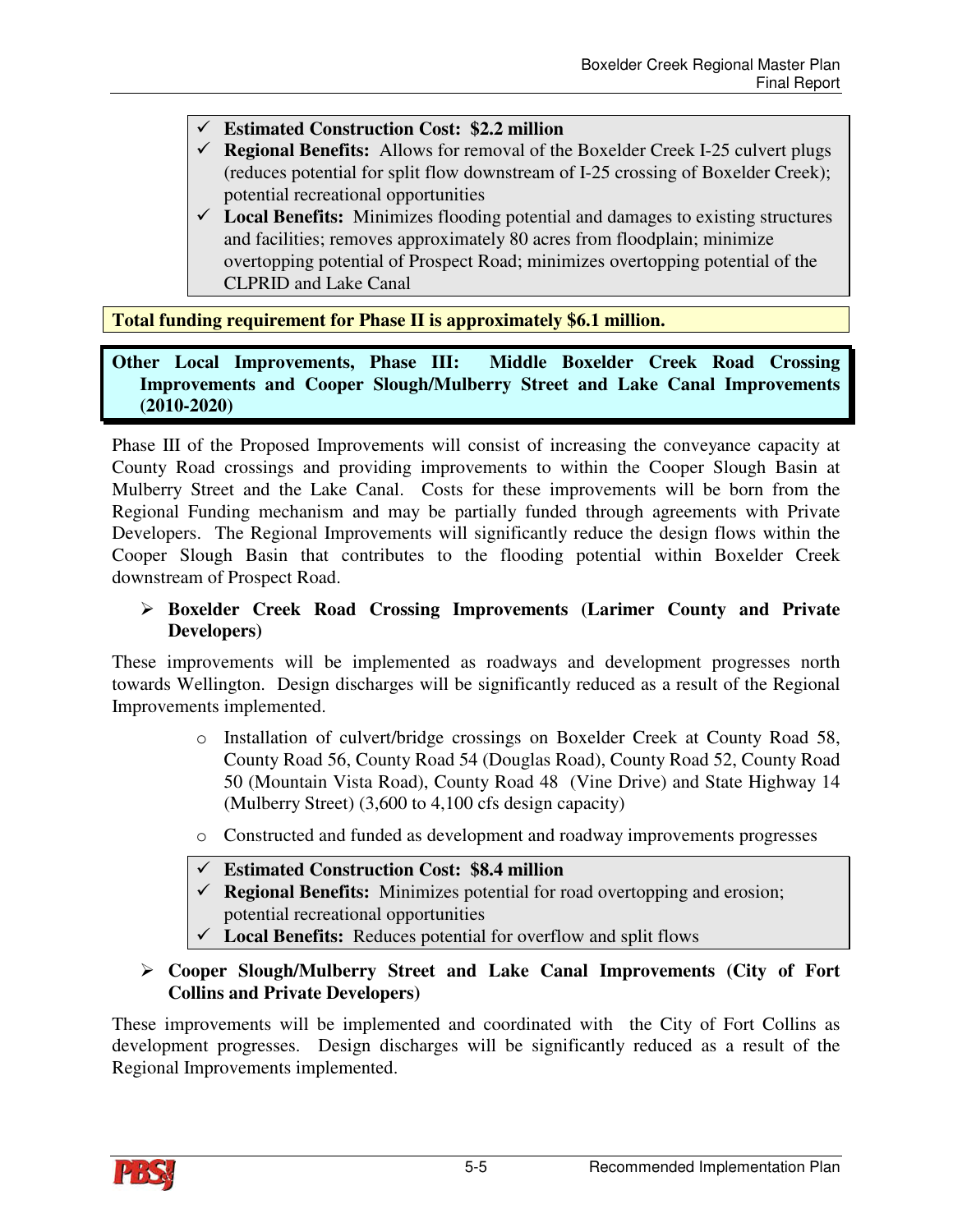- o Construction of a side-flow spillway structure on the Lake Canal, just upstream of State Highway 14 along with an outfall channel from Lake Canal to the crossing at State Highway 14 (910 cfs design capacity).
- o Improvement of the Lake Canal from the confluence with Copper Slough to Boxelder Creek Minor bank improvements to the Cache la Poudre Reservoir Inlet Ditch (CLPRID).
- o Improvements to Cooper Slough from State Highway 14 to its termination in the Lake Canal (910 cfs design capacity).
- o Local drainage improvements at Mulberry Street including upgrading culvert crossings for Cooper Slough
- o Constructed and funded partially through funds directly from City of Fort Collins Stormwater Utility and/or Private Development interests
- $\checkmark$ **Estimated Construction Cost: \$3.6 million**
- **Regional Benefits:** Minimal
- **Local Benefits:** Reduces floodplain extents and potential for damages to approximately 90 residential and commercial structures; removes approximately 130 acres from floodplain

#### **Total funding requirement for Phase III is approximately \$12.0 million.**

**Total Regional Project Costs are estimated to be approximately \$13.7 million. Total Project costs are estimated to be approximately \$32.8 million.**

In addition, to the above Regional Improvements, the Town of Timnath is moving forward with a local diversion project that will provide conveyance for the entire existing condition FEMA 100 year regulatory flow discharge (approximately 2,800 cfs). With the above Regional Improvements, the I-25 split flow will be reduced from between 0 to approximately 1,000 cfs (depending on available storage within Edson Reservoir). As such, the size of the Timnath Diversion Channel could be significantly reduced or eliminated. However, timing of the Regional project has prompted the Town of Timnath to progress with the design and construction of a diversion channel to accommodate the FEMA regulatory flow rates. If timing allows, Timnath may elect to contribute to the Regional project. The current plans for the Timnath Diversion channel include the following:

- o 150-wide footprint including a diversion channel and a regional trail incorporated onto a bench of the channel
- o Approximately 7,920 feet long (from County Road 42E to confluence with the Cache la Poudre River via Oxbow Lake)
- o Associated land acquisition and right-of-way (approximately 42.5 acres)
- o Flume and siphon crossing at Unnamed Ditch
- o Seven 8' high by 10' wide culvert crossing at County Road 40
- o Constructed and funded by the Town of Timnath and Private Developer interests.

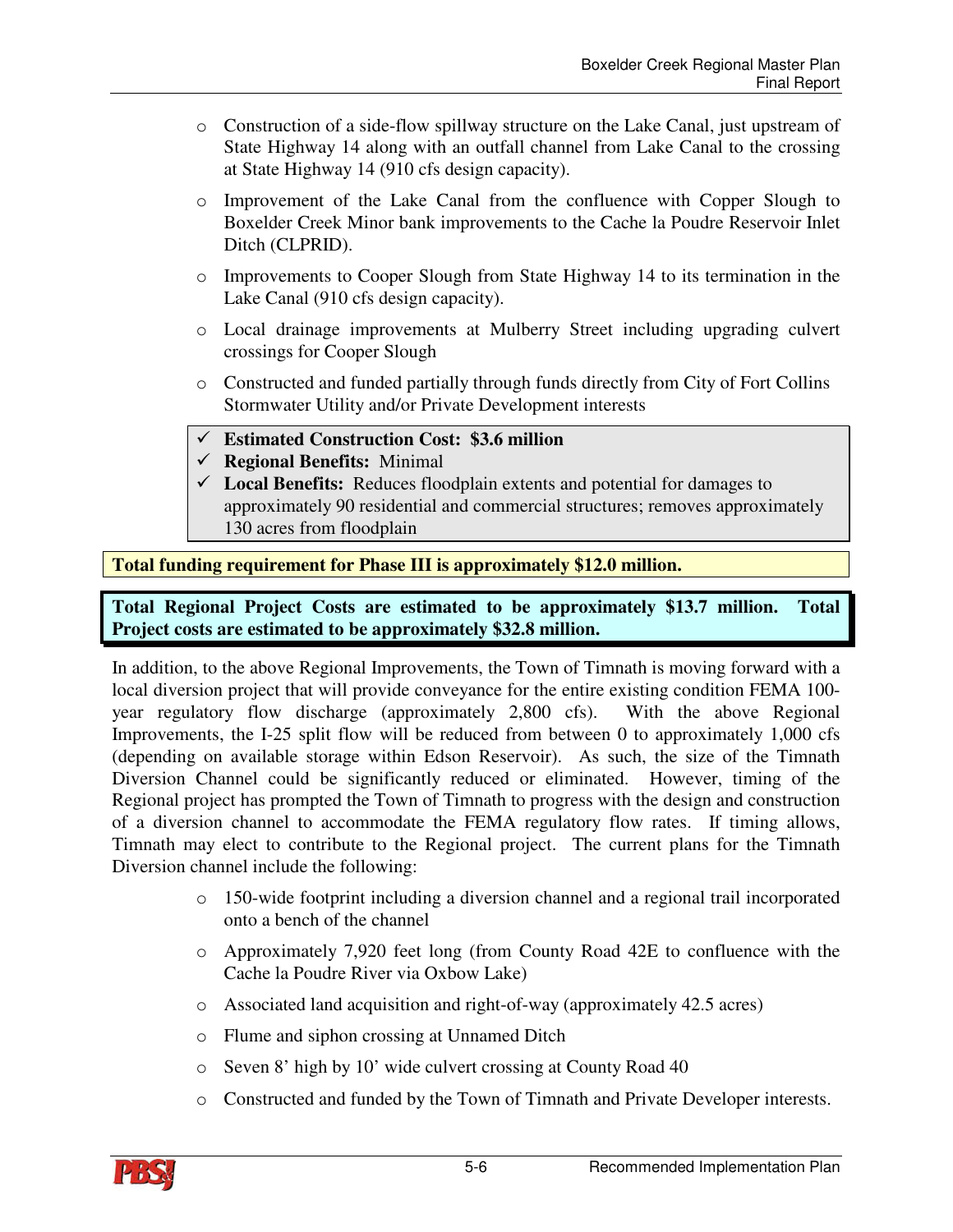- $\checkmark$  **Estimated Construction Cost: \$0 to \$5.7 million** (not included in Regional funding strategies)
- **Regional Benefits:** Trail system; provides open space
- **Local Benefits:** Removes approximately 760 acres from floodplain; minimizes flooding potential to approximately 45 existing structures

The plan requires that each municipality agree that the Drainage Authority can overlap it's boundaries and that they will collect or lend authority for collection of "capital" fees for the Boxelder Basin to the Authority. As such, an Inter-governmental Agreement (IGA) is required. This IGA has been in development since the creation of the Boxelder Regional Alliance.

The "community of beneficiaries" will be asked to pay for the proposed improvements on a common, consistent, equitable and fair basis based on the overall general benefit and special benefit achieved through the proposed improvements.

# **5.2 Public Outreach**

Public outreach was conducted during development of this Regional Master Plan and included the following:

- Alliance Newsletters
- Alliance Meetings (open to the Public)
	- o December 1, 2005
	- o February 2, 2006
	- o June 20, 2006
- Press Release (February 24, 2006)
- Informational Flyer
- Newspaper Articles
	- o February, 2006; *Fossil Creek Current*
	- o April 14, 2006; *Northern Colorado Business Report*
- Presentation to the Mulberry Corridor Owner's Association (March 7, 2006)
- Open House Presentation (March 7, 2006)

Comments were solicited and received during the March 7, 2006 Open House. Information related to the public outreach undertaken is included in **Appendix F**.

# **5.3 Implementation and Funding Strategy**

The objective of the funding strategy is to outline a strategy to fund the items in the list of Boxelder Creek Regional Drainage Improvement Projects (the "Regional Improvements"). The funding strategy assumes that purely local improvements would be constructed by individual property owners or small groups of property owners who would benefit from the local improvement.

**Types of Benefit** - The Technical Advisory Committee and the Financial Advisory Committee have identified various benefits from the Regional Improvements. All property in the Basin would benefit from the increased capacity to handle storm run-off, the decrease in both size and number of structures necessary to contain and route water, including decreased road crossings, and the increased level of public safety during flooding. Property located wholly or partly in the

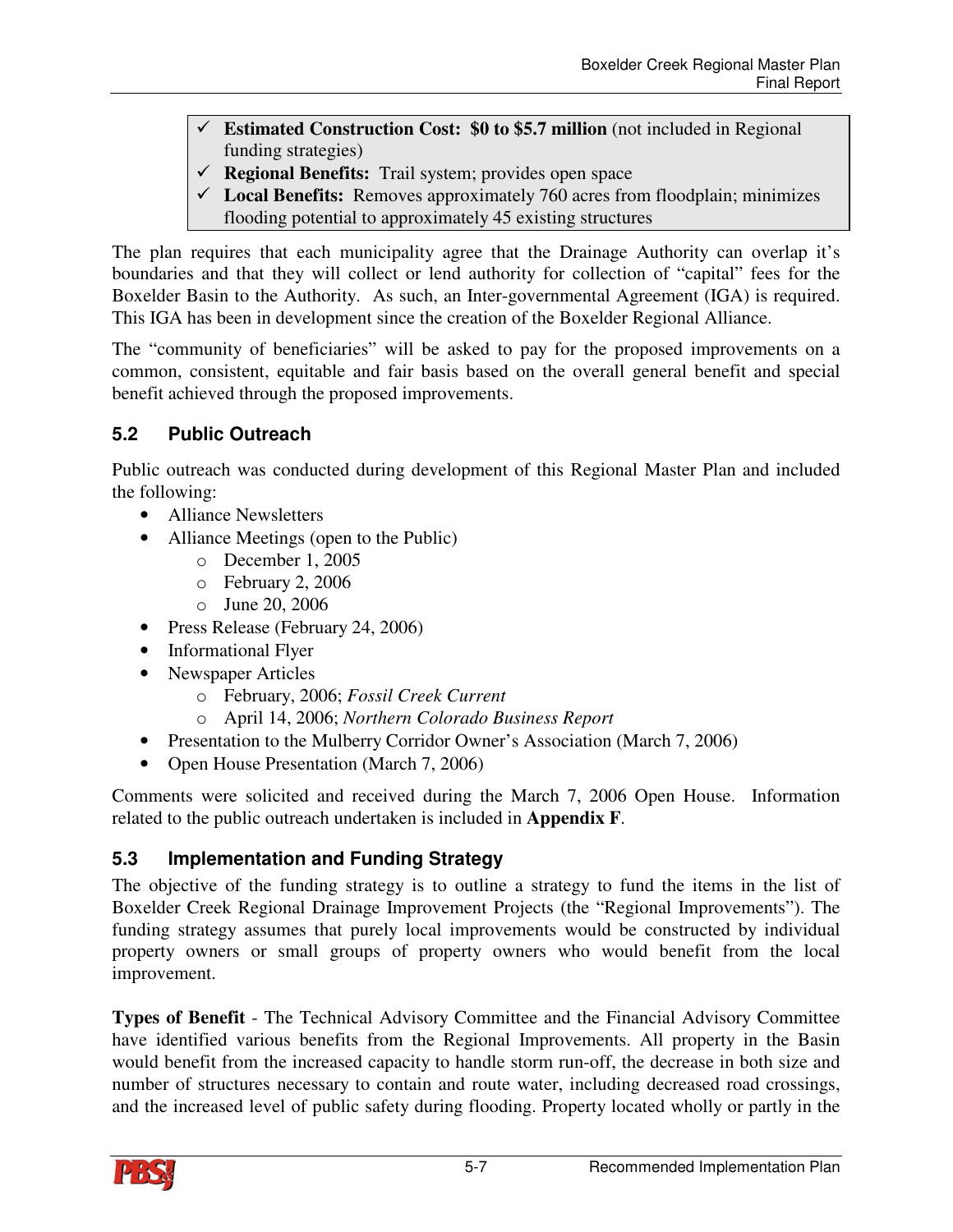floodplain would have other potential benefits, including increases in property values attributable to rezoning and development and a decreased or eliminated need to pay flood insurance premiums.

**Properties which Benefit Generally (Out of Floodplain)**--General benefit is the benefit that is received generally by **all** properties contributing runoff to Boxelder Creek due to the reduction in improvements and services needed in the event of a flood. The Authority would identify the level of basin wide fees needed to provide a level of service consistent with the storm water master plan. If this amount is determined to be \$4 per month per average sized residence, then the Authority would assess \$4 per month to owners of average sized residences everywhere in the geographic area which is tributary to Boxelder Creek, regardless of jurisdiction.

| <b>Proposed Fee</b> | <b>Improved Properties</b> | <b>Developing Properties</b>  |  |  |
|---------------------|----------------------------|-------------------------------|--|--|
| Where assessed:     | The Basin Tributary to     | The Basin Tributary to        |  |  |
|                     | <b>Boxelder Creek</b>      | <b>Boxelder Creek</b>         |  |  |
| Type of Payment:    | <b>SWU Monthly Fee</b>     | <b>System Development Fee</b> |  |  |
| Basis of payment:   | Acreage/Impervious         | Acreage/Impervious            |  |  |
| Requirements for    | Intergovernmental          | Intergovernmental             |  |  |
| Formation:          | Agreement                  | Agreement                     |  |  |

**Properties which Benefit Specially (Being Removed from Floodplain)**--Special benefit is the benefit that accrues only to **certain** properties by virtue of their removal from the floodplain. Such properties would pay a greater amount per acre because they have a greater benefit. In part, this will be paid through a floodplain removal fee paid by existing homeowners being removed from the floodplain. Properties developing after construction of the improvements will be asked to pay a one-time equity buy-in fee as a fair contribution or "reimbursement" to the Authority for their share of the capital investment in flood control facilities.

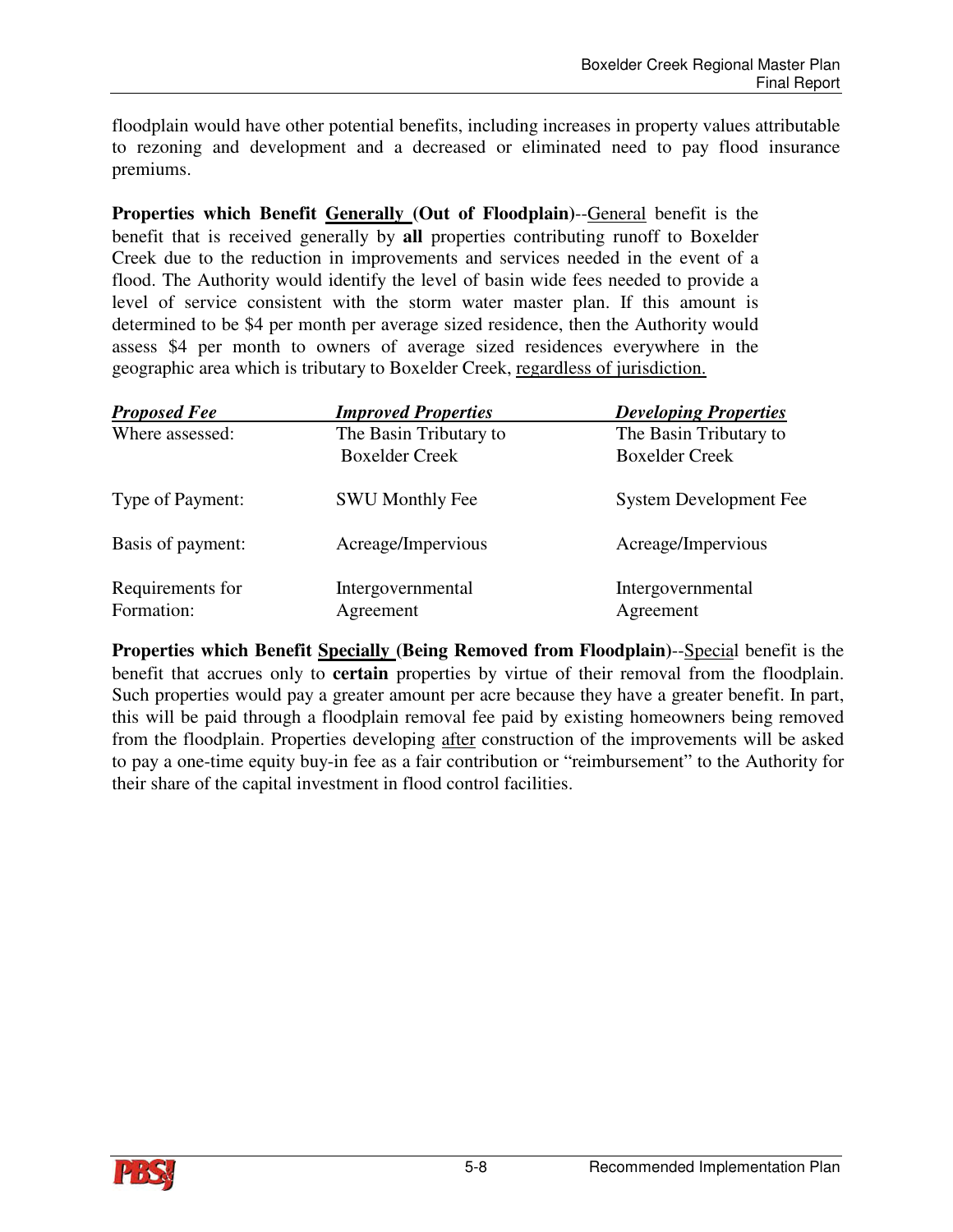| <b>Proposed Fee</b> | <b>Improved Properties</b>         | <b>Developing Properties</b> |
|---------------------|------------------------------------|------------------------------|
| Where assessed:     | In the current FEMA                | In the current FEMA          |
|                     | Floodplain                         | Floodplain                   |
| Type of Payment:    | Floodplain Removal<br>Fee          | Equity Buy-in Fee            |
| Basis of payment:   | Acreage                            | Acreage                      |
| Requirements for    | <b>Formal Public Election</b>      | Intergovernmental            |
| Formation:          | for owners of affected<br>property | Agreement                    |

**Sources of Revenue** – The Financial Advisory Committee has sought to identify the most appropriate fees, charges or other sources of revenue to equitably distribute the costs of the Regional Improvements. Under Colorado law, there are three forms of impositions or charges that can be used to pay for the Regional Improvements. First, there are fees for services which are imposed as a way of paying the cost of providing a specific service. Second, there are property taxes, which require a vote under TABOR. Third, there are assessments which are imposed on the basis of a specific benefit conferred on the property assessed. It is anticipated that the Regional Improvements will be funded primarily through fees for services. It is not anticipated that there will be any reliance on taxes or assessments to fund the Regional Improvements.

Two types of fees would be imposed throughout the Basin. The first would be a recurring monthly service charge to pay the cost of providing the service on an ongoing basis. The second would be a one-time fee, called a system development fee, that is imposed when a property is developed or annexed. It is expected that both types of fees would be used to pay the costs of the Regional Improvements.

**Recommended Entity** - A Regional Storm Drainage Authority (the "Authority"), operating as an enterprise for purposes of TABOR, is currently envisioned as the primary vehicle for funding the proposed Regional Improvements. The Authority would borrow money through the issuance of tax-exempt revenue bonds or notes to pay the costs of the Regional Improvements. Debt service on these obligations would be paid by the Authority from the service charges and system development fees, after payment of operation and maintenance expenses of the facilities operated by the Authority.

The Authority would be formed under an Inter-governmental Agreement (IGA) among participating governmental jurisdictions with land in the Basin. Pursuant to Colorado law, governmental entities may contract to perform together anything that could be done by each entity individually. Governmental entities are expressly authorized to contract to form a drainage authority. A drainage authority formed pursuant to such an agreement would have the authority, among others, to develop drainage facilities, to acquire, construct, manage, maintain or operate drainage facilities, to acquire or dispose of property used for drainage purposes, to condemn property, to incur debt and to impose rates and fees. The Authority would have a board of

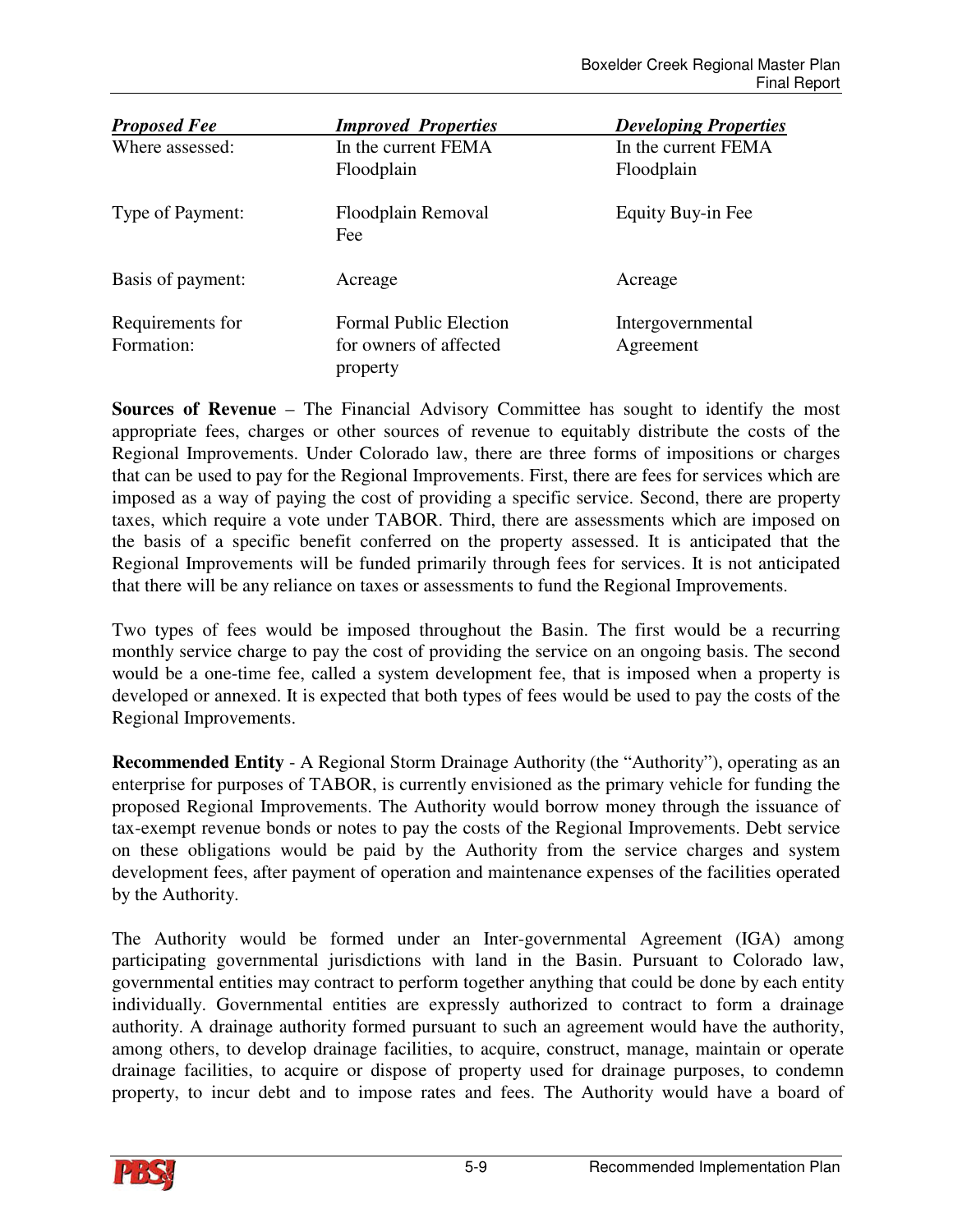directors consisting of representatives appointed by the governing bodies of each of the sponsor governments. Under this plan the entire community within the Basin could pay for the proposed Regional Improvements on an equitable and fair basis. The terms of the IGA would define the structure and governance of the Authority. The Authority would act as a regional storm water utility service enterprise, and it would levy fees to provide regional storm water management and flood control services.

# **5.4 Special Considerations**

# 5.4.1 Design Criteria

The design of the recommended alternative should be undertaken to meet all local, State and Federal requirements. These criteria will include the following:

- Local (Larimer County, City of Fort Collins, and Town of Wellington)
- State (Colorado State Engineer's Office, Colorado Water Conservation Board)
- Federal (Federal Emergency Management Agency)

## 5.4.2 Utility and Infrastructure Coordination

The recommended alternative could impact several existing and/or proposed utilities. Several irrigation facilities, water lines and sanitary sewers lie within the study corridor. Close coordination with these utilities will be required. These utilities include but are not limited to:

- North Poudre Irrigation Company
- New Cache la Poudre Reservoir Company
- Larimer County Public Works Department
- Larimer and Weld Canal Company
- City of Greeley
- ELCO
- Boxelder Sanitation District
- Union Pacific Railroad
- CDOT

## 5.4.3 Permits and Approvals

Permits and approvals may be required from the following entities:

- USACE 404 permit
- Larimer County Floodplain Review Board
- FEMA (CLOMR and LOMR/PMR requests)
- Colorado State Engineers Office (SEO) (for Jurisdictional Structures)

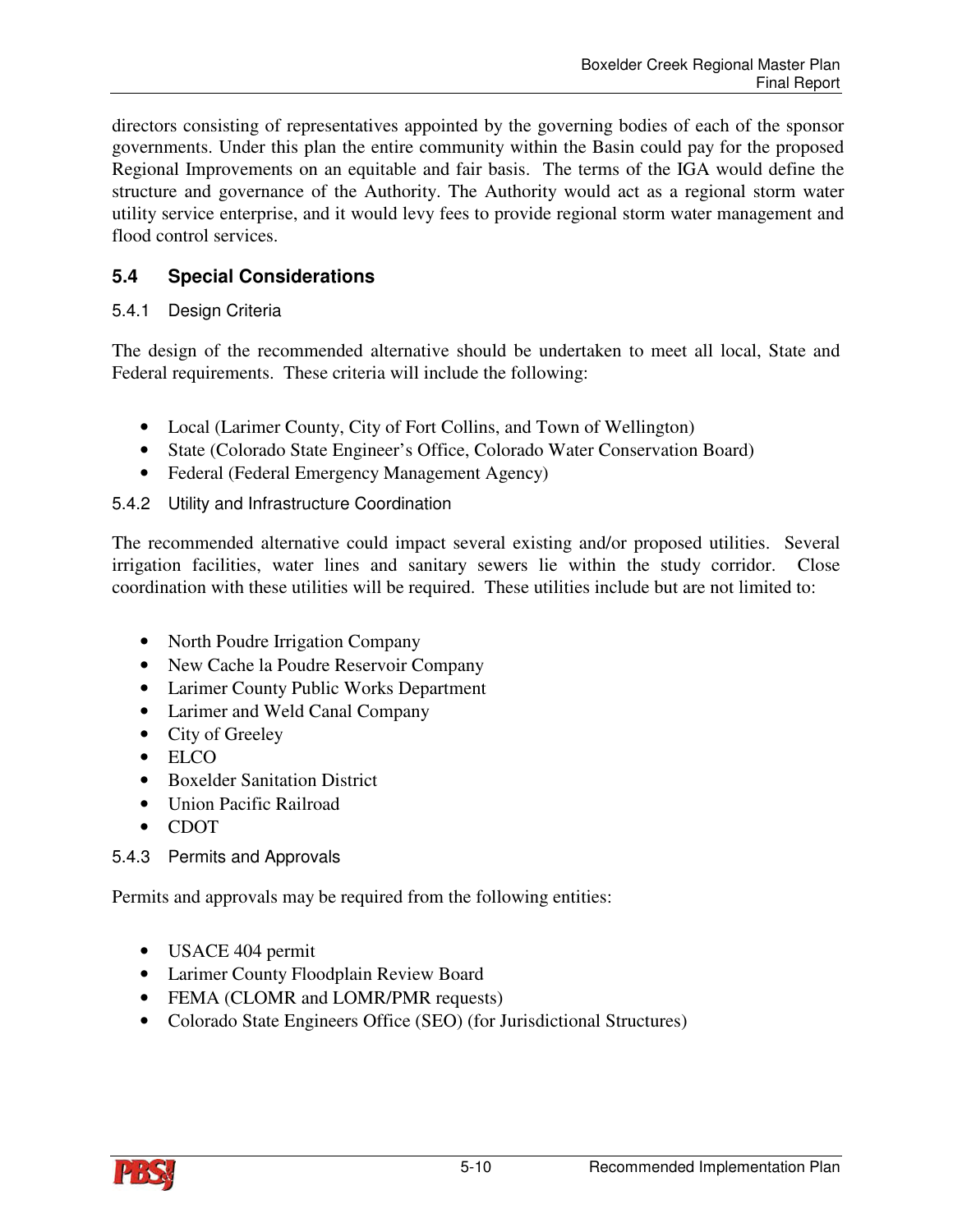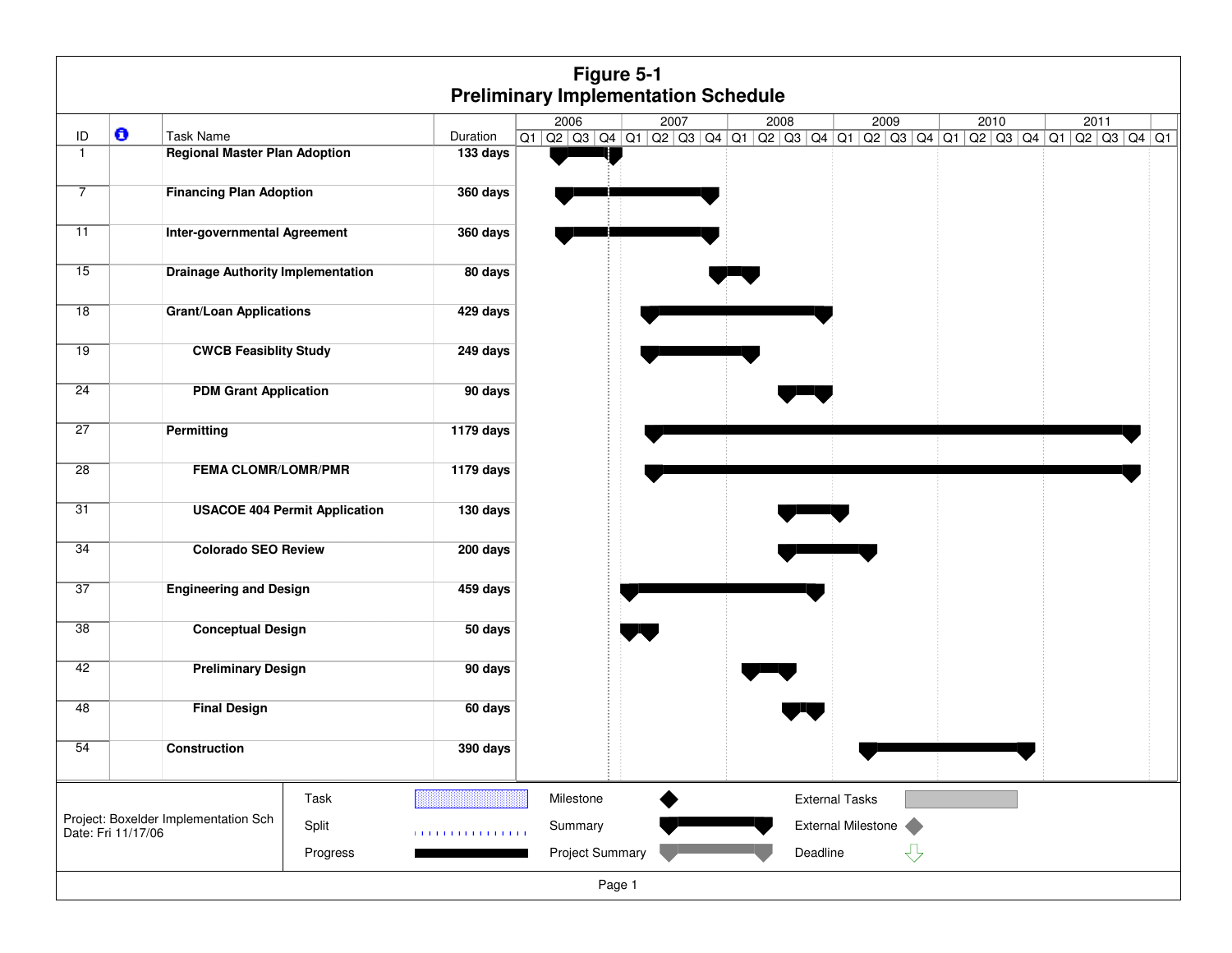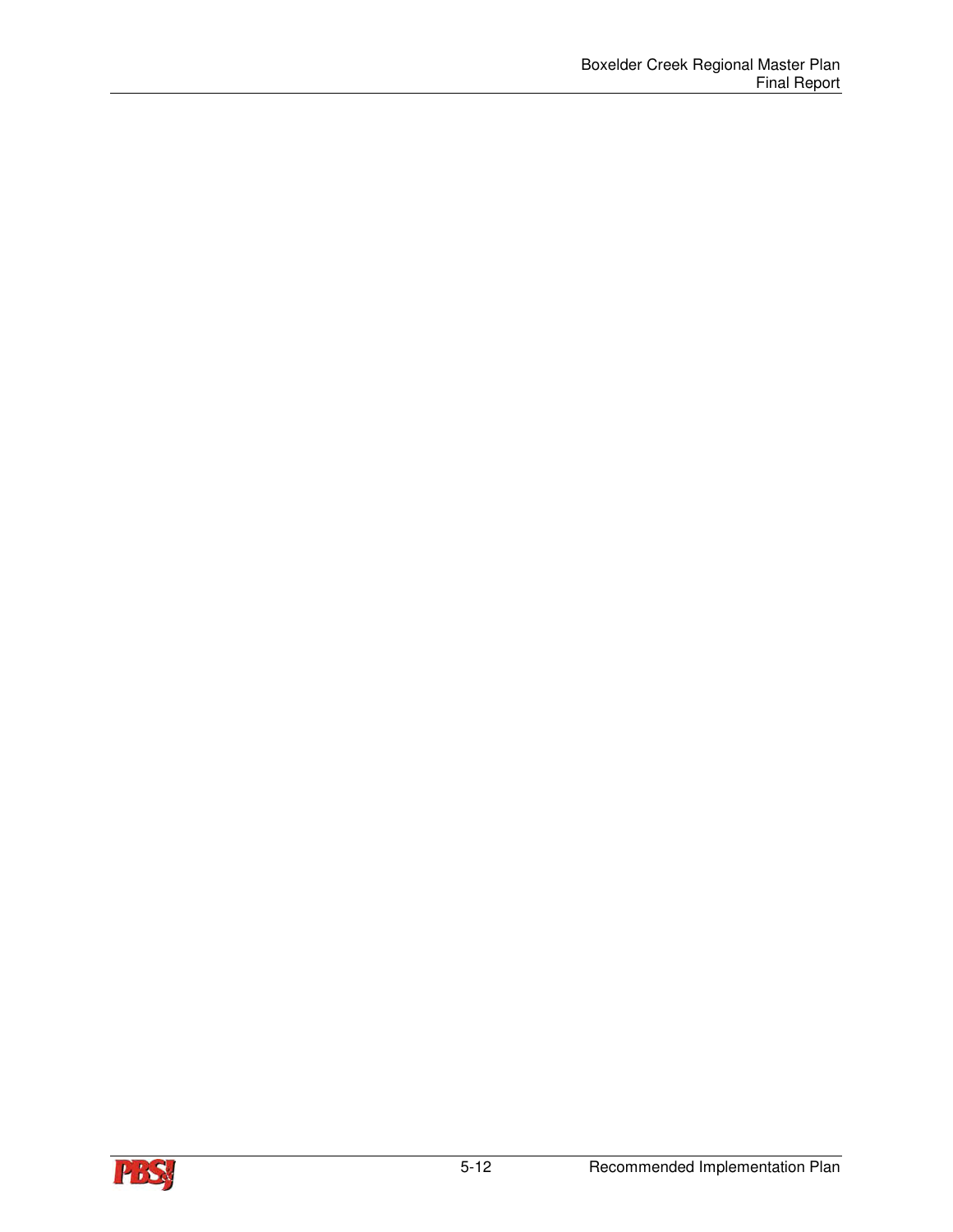# **5.5 Interim Action Items**

It is envisioned that it will take 3-5 years to implement the recommended alternative. The following steps are required prior to complete implementation of the recommended strategy:

- 1. Completion and adoption (by all affected jurisdictions) of this Master Plan. (December, 2006)
- 2. Completion of conceptual design and evaluations (including surveying and detailed hydrologic/hydraulic analysis) for the Recommended Alternative. (April, 2007)
- 3. Completion of a feasibility study and approval by CWCB for low-interest loan application. (May, 2007)
- 4. Preparation of a Conditional Letter of Map Revision (CLOMR) or Conditional Physical Map Revision (PMR) request and approval by FEMA. (July, 2007)
- 5. Completion and adoption of the recommend Financing Plan (November, 2007)
- 6. Completion and adoption (by all affected jurisdictions) of the Inter-governmental Agreement. (November, 2007)
- 7. Formation of the financing entity and Drainage Authority. (March, 2008)
- 8. Preliminary design of the Recommended Alternative. (July, 2008)
- 9. Final design and preparation of bid documents. (November, 2008)
- 10. Environmental and dam safety permitting associated with the Recommended Alternative. (May, 2009)
- 11. Selection of contractor. (June, 2009)
- 12. Construction. (July, 2009-October, 2010)
- 13. As-built documentation. (November, 2010)
- 14. Preparation of a Physical Map Revision (PMR) request and approval by FEMA. (April, 2011)
- 15. Revision to the FEMA regulatory floodplain maps. (October, 2011)

Total estimated additional costs for the Interim Period range from \$135,000 to \$435,000. **Table 5-1** provides a summary of the interim action items, estimated costs and time period.

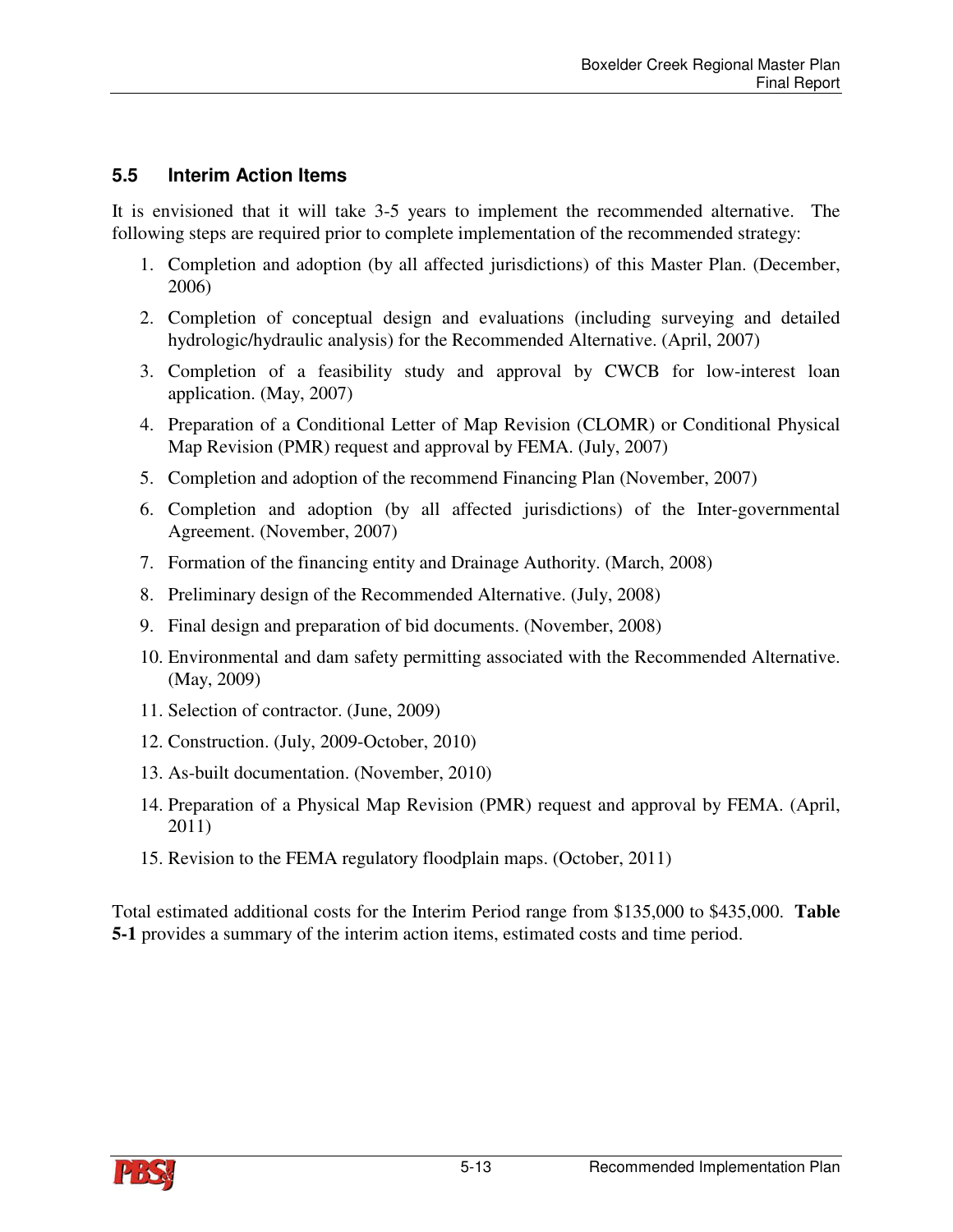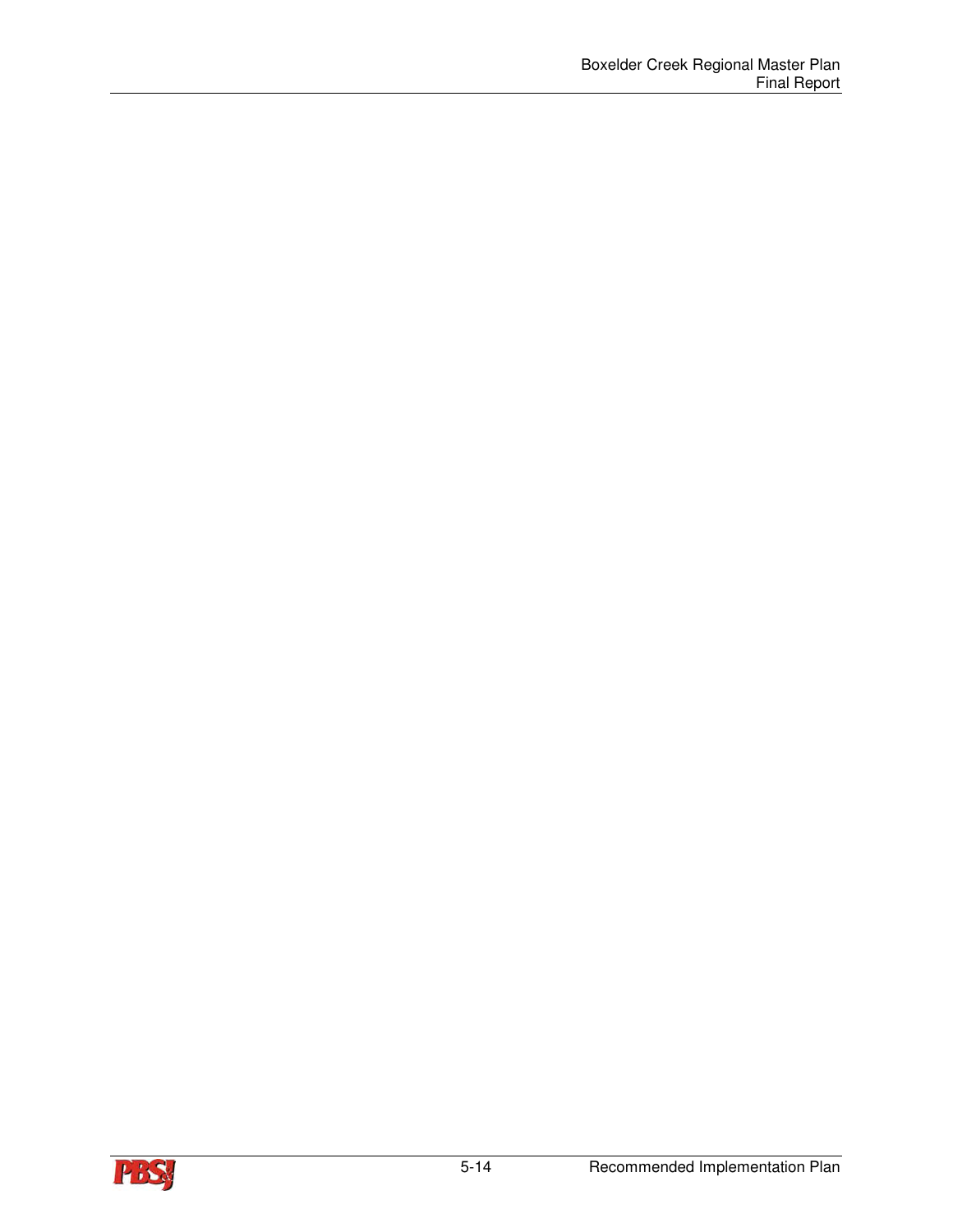| <b>Table 5-1: Interim Action Items and Estimated Costs</b> |  |
|------------------------------------------------------------|--|
|------------------------------------------------------------|--|

|                                                                                   |                               | <b>Estimated Cost Range</b> |                     |    |                      |                                      |
|-----------------------------------------------------------------------------------|-------------------------------|-----------------------------|---------------------|----|----------------------|--------------------------------------|
| <b>Item</b>                                                                       | <b>Estimated Time Period</b>  |                             | <b>Low Estimate</b> |    | <b>High Estimate</b> | <b>Consultant Type</b>               |
| Preparation and Adoption of IGA                                                   | October, 2006-November, 2007  | \$                          | 10,000              | \$ | 25,000               | Legal                                |
| Presentation of Master Plan to Jurisdictional<br>Boards and Council Work Sessions | October, 2006-September, 2007 | \$                          |                     | \$ | 5,000                | Engineering/Financial<br>Consultants |
| Financial Plan Preparation                                                        | October, 2006-November, 2007  | \$                          | 10,000              | \$ | 25,000               | <b>Financial Consultant</b>          |
| Surveying                                                                         | February-April, 2007          | \$                          | 25,000              | \$ | 120,000              | Surveyor, Mapping                    |
| Conceptual Design                                                                 | March-April, 2007             | \$                          | 25,000              | \$ | 60,000               | <b>Engineering Consultant</b>        |
| <b>CLOMR Preparation</b>                                                          | April-July, 2007              | \$                          | 25,000              | \$ | 80,000               | <b>Engineering Consultant</b>        |
| Feasibility Study (for CWCB Loan Application)                                     | April-June, 2007              | \$                          | 15,000              | \$ | 40,000               | <b>Engineering Consultant</b>        |
| <b>Drainage Authority Creation</b>                                                | November, 2006-November, 2007 | S                           | 25,000              | \$ | 80,000               | Legal                                |
| <b>TOTAL</b>                                                                      |                               | S                           | 135,000             | S  | 435,000              |                                      |

\* Expected costs to be incurred prior to adoption of the Financing Plan, development of the IGA and formation of the Drainage Authority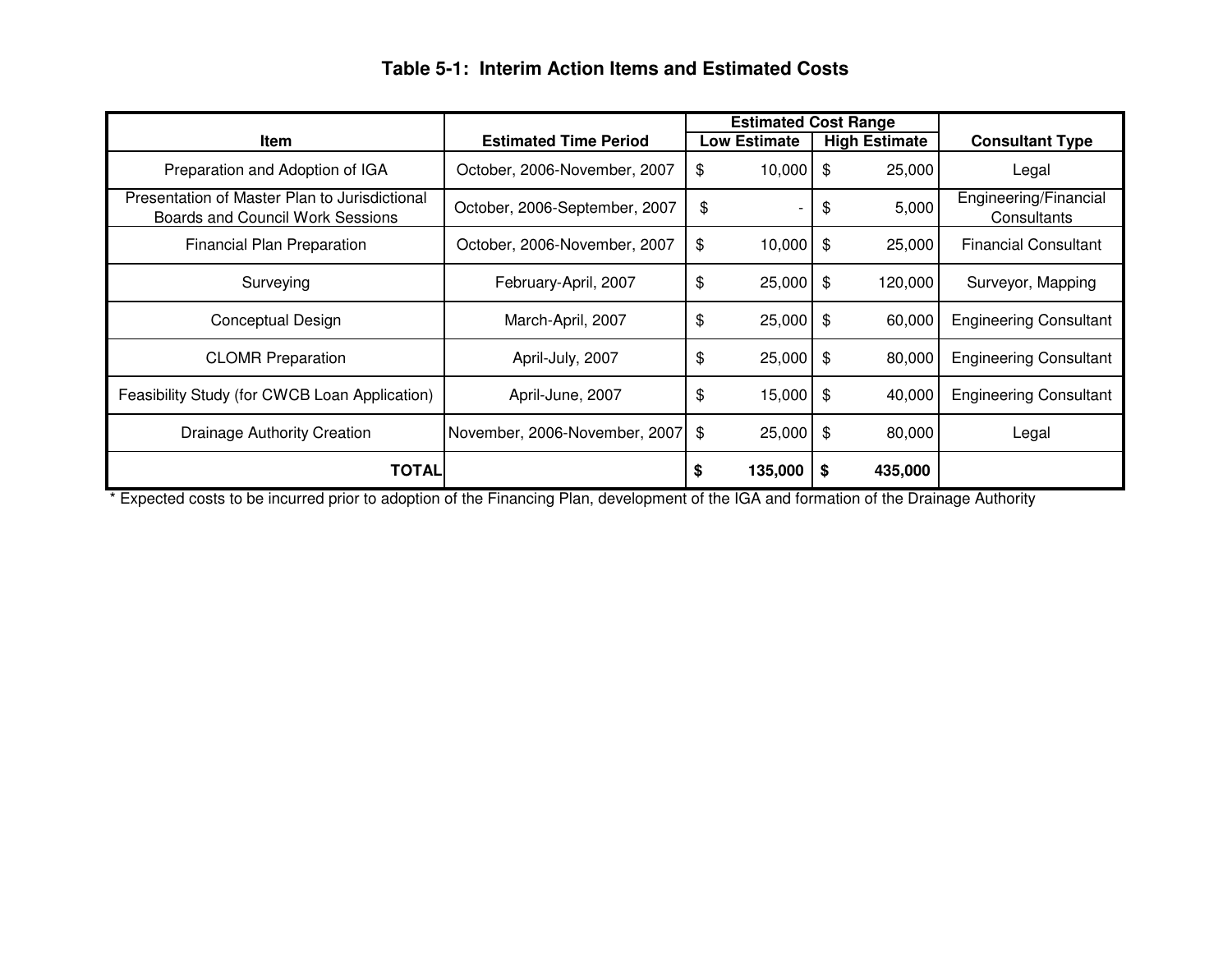